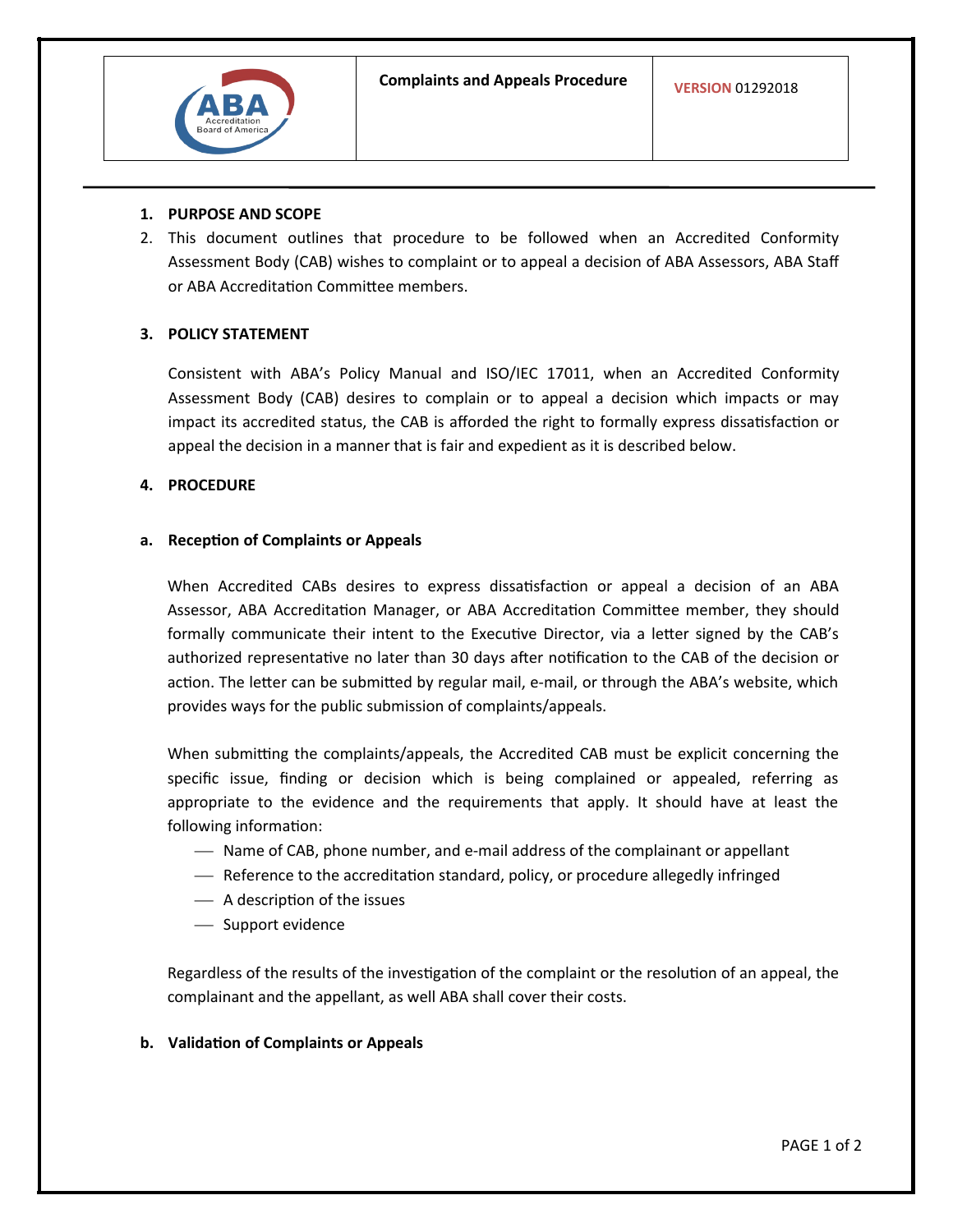

The Accreditation Manager initially reviews the complaints/appeals to determine its validity by the assurance that the information submitted is according to section a). This validation is not a decision on the merits of the complaints/appeals, but rather only a determination that it can proceed to an investigation. Follow this accreditation manager will promptly acknowledge, in writing, the receipt of valid complaints/appeals to CAB, and assign a tracking number to record it. This first stage review shall not exceed 30 days.

If the complaint/appeal is not valid, the accreditation manager will inform the complainant/appellant, in writing, and allow it thirty (30) days to supply the missing information. If the required information is not submitted within that time or does not establish validity, the complaints/appeals will be closed and the complainant/appellant so notified in writing.

## **c. Investigation of Complaints or Appeals**

The Accreditation Manager will work with the Executive Director to arrange an investigation into the allegations in a valid complaint/appeal. Depending on the nature of the allegations in the complaint/appeal, the investigation may be carried out either by the accreditation manager or by an Investigation Working Group (IWG). Members of the IWG are screened for conflicts of interest.

The identity of the IWG members are provided to the complainant/appellant, who has the right to request the replacement of any proposed member who has a conflict of interest. This request must be submitted in writing to the Accreditation Manager within ten days.

The accreditation manager or IWG effectuate an investigation of the complaint/appeal and seek a solution to the topics involved.

When the investigation finished, a written report is submitted regarding the complaint/appeal to the executive director indicating the analysis that was carried out, and the recommendations regarding the resolution of the complaint/appeal.

If the investigation takes place more than thirty (30) days after a valid complaint/appeal is acknowledged, the accreditation manager will provide periodic reports to the complainant/appellant on the status of the investigation.

At the request of the Accredited CAB, a complaint/appeal can be escalated to the second stage of review at the Accreditation Committee. There is a US\$ 1,000 fee associated with the second stage escalation. The Accreditation Committee reviews shall be completed within 30 days.